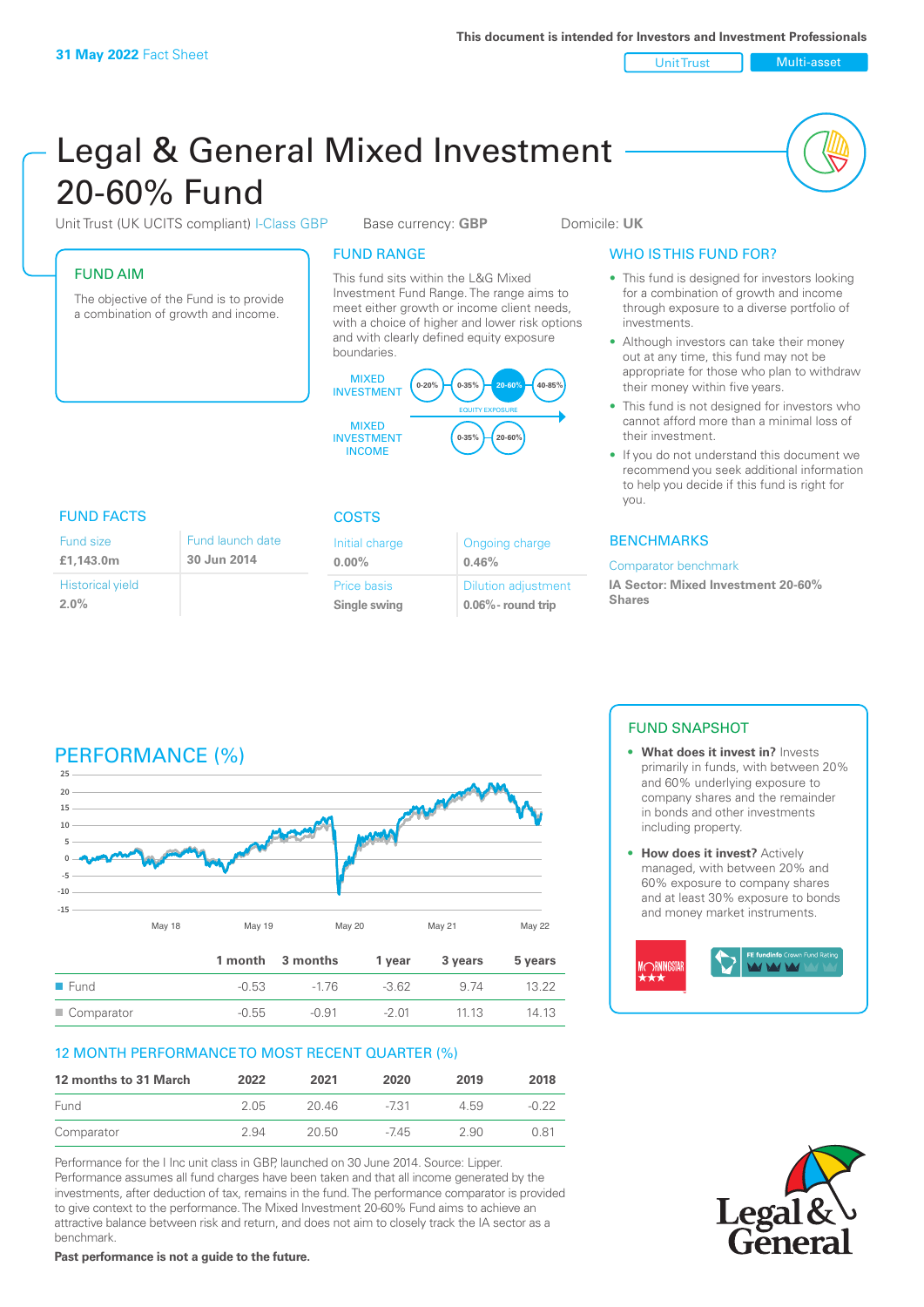## Legal & General Mixed Investment 20-60% Fund

Unit Trust (UK UCITS compliant) I-Class GBP

## PORTFOLIO BREAKDOWN

All data source LGIM unless otherwise stated. Totals may not sum due to rounding.





## FUND MANAGERS

The fund managers have responsibility for managing the mixed-investment fund range. They are part of the Multi-Asset Funds (MAF) team in LGIM. This team focuses on designing and managing multi-asset funds that are tailored to match the specific objectives of various client types. The team sits within a wider Asset Allocation team which combines both depth of experience with a broad range of expertise from different fields, including fund management, investment consulting and risk management roles.

## TOP 10 HOLDINGS (%)

| <b>LGIM Global Corporate Bond Fund</b>                           | 12.1 |
|------------------------------------------------------------------|------|
| L&G (N) Tracker Trust                                            | 10.9 |
| L&G US Index Trust                                               | 9.2  |
| L&G European Index Trust                                         | 8.0  |
| L&G Sterling Corporate Bond Index Fund                           | 7.5  |
| Cash                                                             | 5.0  |
| L&G Global Listed Infrastructure Index Fund                      | 4.7  |
| L&G Active Global High Yield Bond Fund                           | 4.6  |
| L&G UK MID Cap Index Fund                                        | 4.5  |
| L&G Emerging Markets Government Bond (Local Currency) Index Fund | 4.2  |